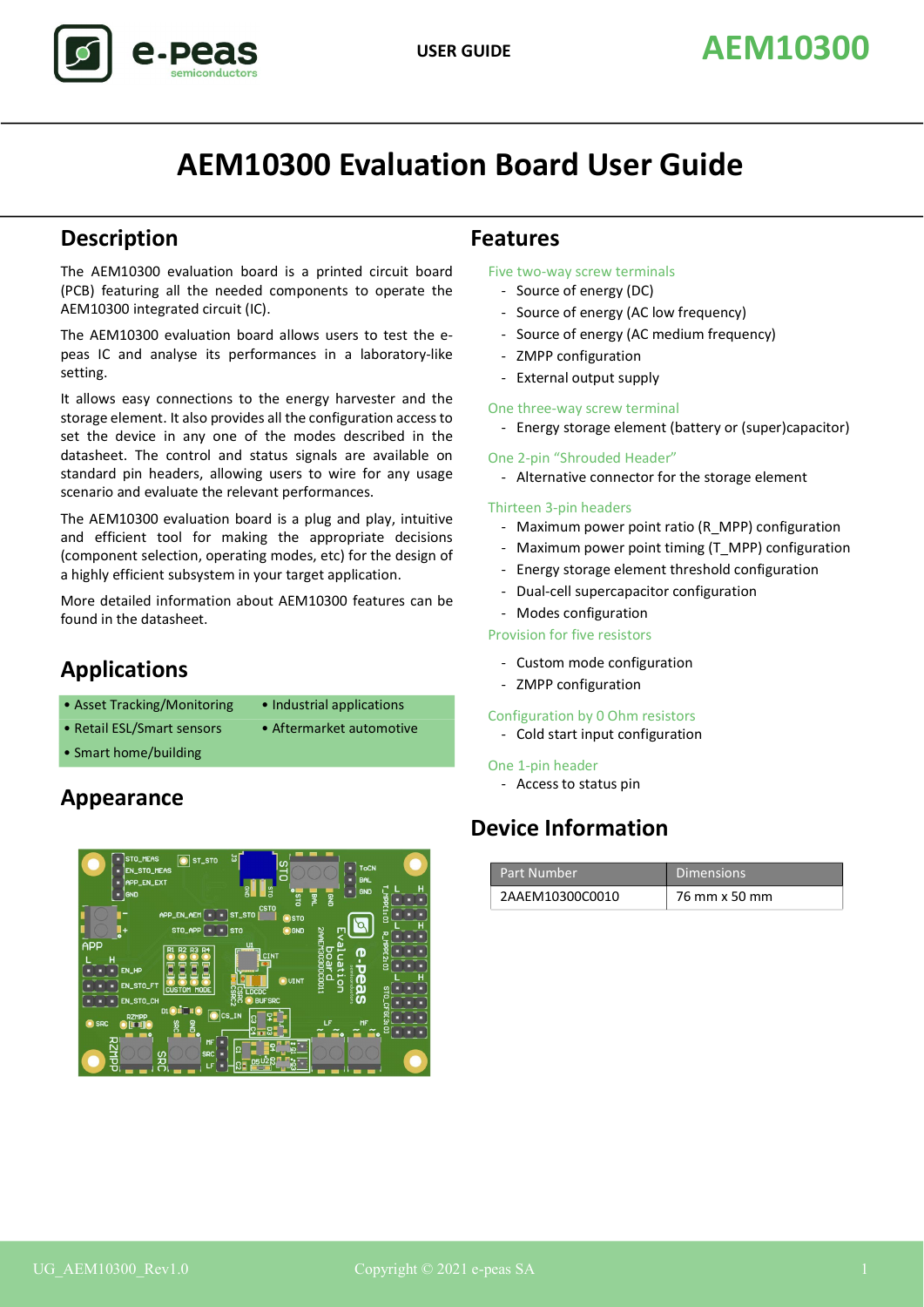

# **1. Connections Diagram**



*Figure 1: Connection diagram*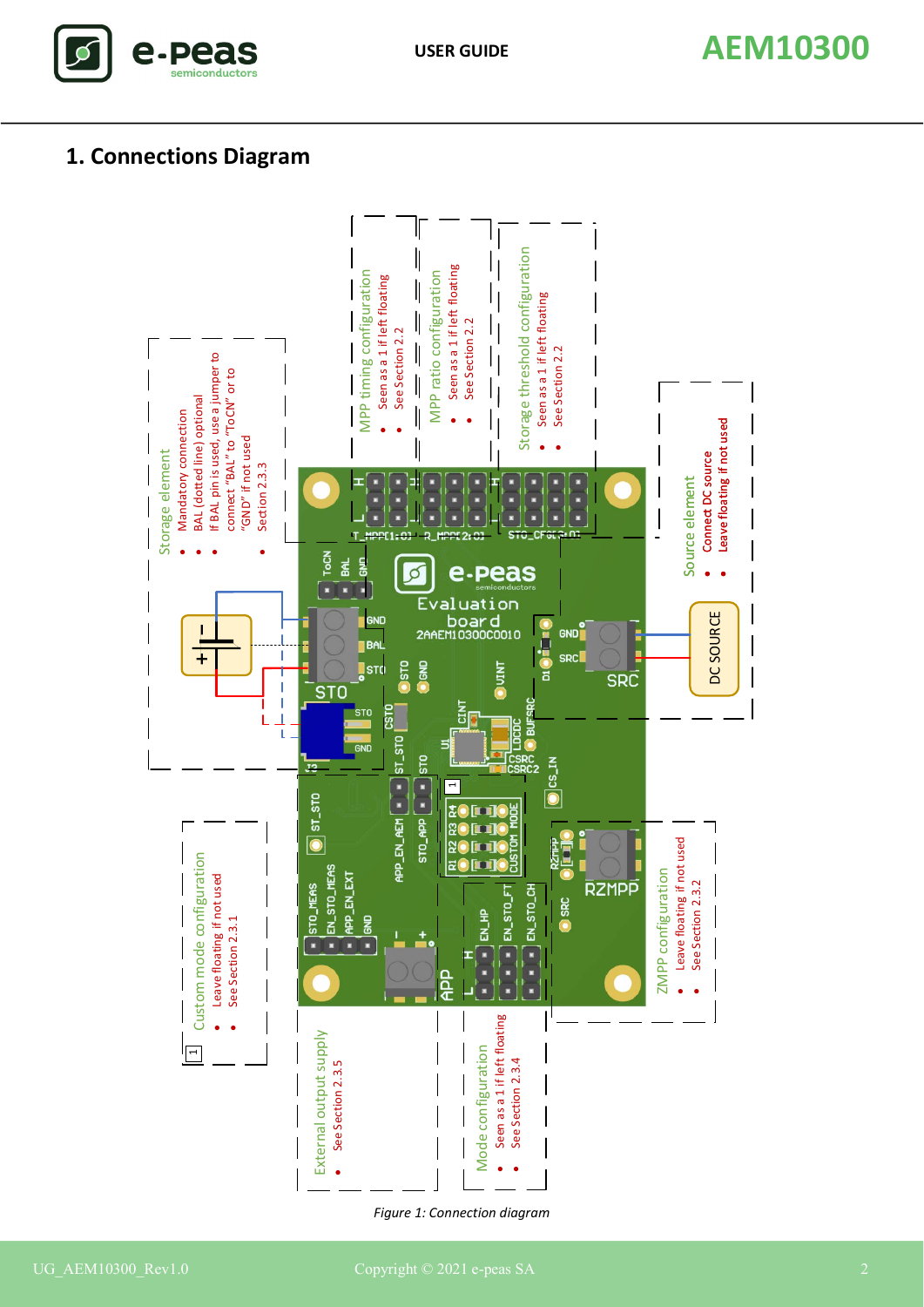

# **1.1. Signals Description**

| <b>NAME</b>                  | <b>FUNCTION</b>                                                                                                                                                                                     | <b>CONNECTION</b>                                                                       |                                                                 |  |  |
|------------------------------|-----------------------------------------------------------------------------------------------------------------------------------------------------------------------------------------------------|-----------------------------------------------------------------------------------------|-----------------------------------------------------------------|--|--|
|                              |                                                                                                                                                                                                     | If used                                                                                 | If not used                                                     |  |  |
| Power signals                |                                                                                                                                                                                                     |                                                                                         |                                                                 |  |  |
| <b>SRC</b>                   | Connection to the harvested energy source.                                                                                                                                                          | Connect the source<br>element.                                                          |                                                                 |  |  |
| <b>STO</b>                   | Connection to the energy storage element.                                                                                                                                                           | Connect the storage<br>element in addition to<br>CSTO (150 µF).                         | Do not remove CSTO.                                             |  |  |
| <b>BAL</b>                   | Connection to balancing of the dual-cell<br>supercapacitor.                                                                                                                                         | Connect balancing and<br>place a jumper shorting<br>BAL and "ToCN".                     | Use a jumper to connect<br>"BAL" to "GND".                      |  |  |
| <b>APP</b>                   | Connection to the application                                                                                                                                                                       | Connect the jumper on<br>APP_EN_AEM and a<br>jumper on STO_APP                          | Remove the jumper on<br>APP_EN_AEM and the<br>jumper on STO_APP |  |  |
| Debug signals                |                                                                                                                                                                                                     |                                                                                         |                                                                 |  |  |
| <b>VINT</b>                  | Internal voltage supply.                                                                                                                                                                            |                                                                                         |                                                                 |  |  |
| <b>BUFSRC</b>                | Connection to an external capacitor buffering<br>the buck-boost converter input.                                                                                                                    |                                                                                         |                                                                 |  |  |
| <b>Configuration signals</b> |                                                                                                                                                                                                     |                                                                                         |                                                                 |  |  |
| R_MPP[2:0]                   | Configuration of the MPP ratio.                                                                                                                                                                     | Connect jumper                                                                          | Leave floating                                                  |  |  |
| T_MPP[1:0]                   | Configuration of the MPP timing                                                                                                                                                                     | Connect jumper                                                                          | Leave floating                                                  |  |  |
| STO_CFG[3:0]                 | Configuration of the threshold voltages for the<br>energy storage element.                                                                                                                          | Connect jumper                                                                          | Leave floating                                                  |  |  |
| <b>ZMPP</b>                  | Configuration of the constant impedance MPP                                                                                                                                                         | Use resistor RZMPP                                                                      | Leave floating                                                  |  |  |
| Control signals              |                                                                                                                                                                                                     |                                                                                         |                                                                 |  |  |
| EN_HP                        | Enabling pin for the high-power mode                                                                                                                                                                | Connect jumper                                                                          |                                                                 |  |  |
| EN_STO_FT                    | Enabling pin for the feed-through feature                                                                                                                                                           | Connect jumper                                                                          |                                                                 |  |  |
| EN_STO_CH                    | Enabling pin for the storage charging                                                                                                                                                               | Connect jumper                                                                          |                                                                 |  |  |
| APP_EN_AEM                   | Enabling pin for the application supply                                                                                                                                                             | Connect jumper                                                                          |                                                                 |  |  |
| APP_EN_EXT                   |                                                                                                                                                                                                     | External signal                                                                         | Leave floating                                                  |  |  |
| EN_STO_MEAS                  | Enabling pin for the storage element measure                                                                                                                                                        | External signal                                                                         | Leave floating                                                  |  |  |
| Status signals               |                                                                                                                                                                                                     |                                                                                         |                                                                 |  |  |
| ST STO                       | Logic output. Asserted when the storage device voltage rises above the $V_{CHRDY}$ threshold. Reset when the<br>storage device voltage drops below $V_{OVDIS}$ threshold. High level is $V_{STO}$ . |                                                                                         |                                                                 |  |  |
| STO_MEAS                     | Voltage level on the storage element.                                                                                                                                                               | High level in<br><b>EN_STO_MEAS (from</b><br>external signal) to enable<br>the measure. | Leave floating<br>EN_STO_MEAS                                   |  |  |

Table 1: Pin description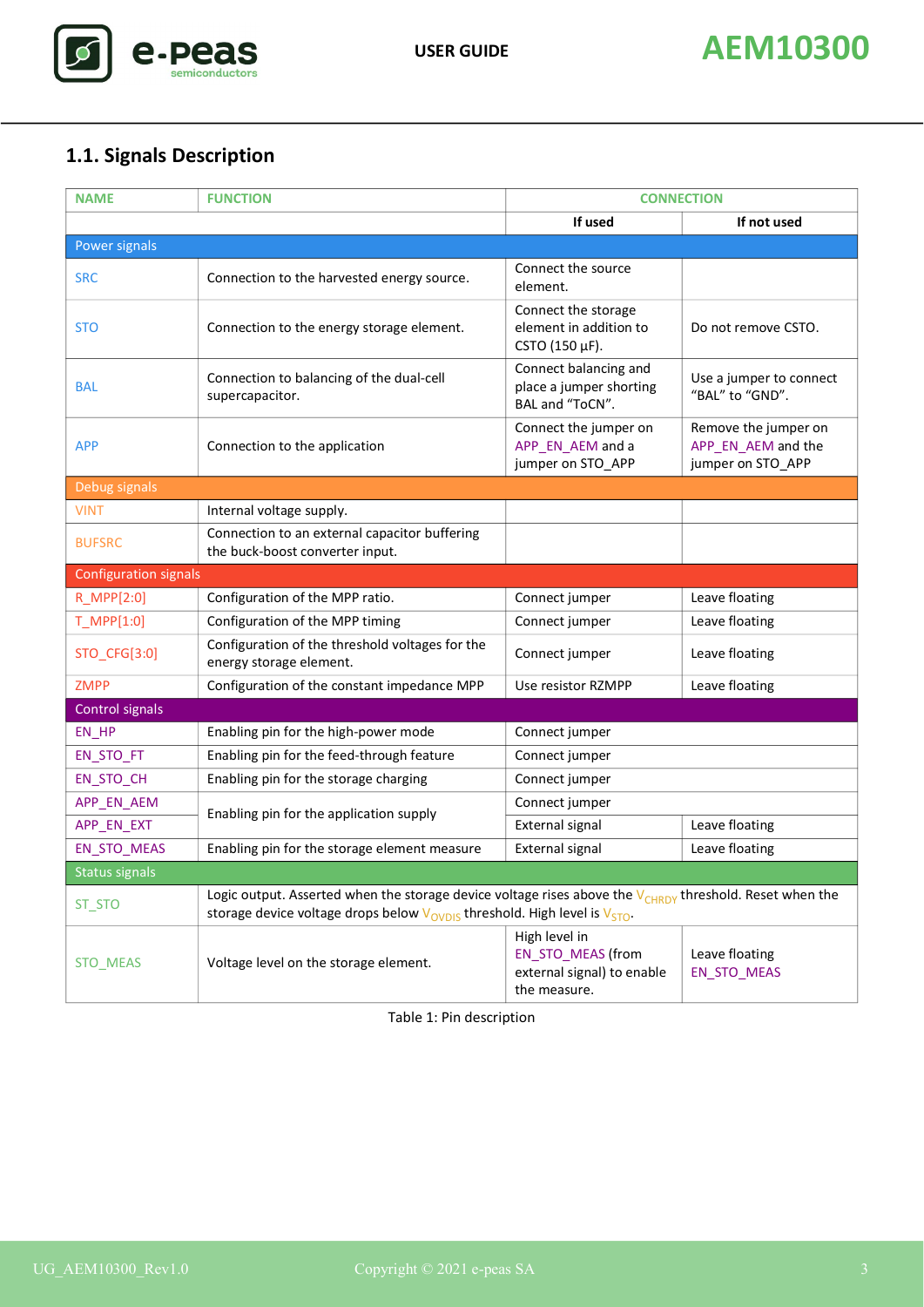# **2. General Considerations**

# <span id="page-3-0"></span>**2.1. Safety Information**

Always connect the elements in the following order:

- 1. Reset the board: Short VINT, STO and SRC test points to GND.
- 2. Completely configure the PCB (Jumpers/resistors);
	- MPP configuration (Ratio/Timing)
	- Battery configuration
	- Balancing circuit configuration
- Mode configuration 3. Connect the storage elements on STO.
- 4. Connect the source (DC or AC) to the SRC connector.

To avoid damaging the board, users are required to follow this procedure. In fact, the pins BAL cannot remain floating.

# **2.2. Basic Configurations**

| Configuration pins |              |              | Storage element threshold voltages |                         | <b>Typical use</b>       |                    |                            |
|--------------------|--------------|--------------|------------------------------------|-------------------------|--------------------------|--------------------|----------------------------|
| STO_CFG[3]         | STO CFG[2]   | STO_CFG[1]   | STO_CFG[0]                         | <b>V<sub>OVCH</sub></b> | <b>V<sub>CHRDY</sub></b> | V <sub>OVDIS</sub> |                            |
| $\mathbf 0$        | 0            | 0            | 0                                  | 4.08 V                  | 3.51V                    | 3.03V              | Li-ion battery             |
| $\mathbf 0$        | 0            | $\mathbf 0$  | 1                                  | 3.64 V                  | 3.08 V                   | 2.82 V             | LiFePO4 battery            |
| $\mathbf 0$        | 0            | $\mathbf{1}$ | 0                                  | 2.74V                   | 2.41V                    | 1.85 V             | NiMH battery               |
| 0                  | 0            | $\mathbf{1}$ | 1                                  | 4.65 V                  | 1.00V                    | 0.20V              | Dual-cell supercapacitor   |
| $\Omega$           | $\mathbf{1}$ | $\Omega$     | $\mathbf 0$                        | 2.63V                   | 1.00V                    | 0.20V              | Single-cell supercapacitor |
| $\Omega$           | $\mathbf{1}$ | $\mathbf 0$  | $\mathbf{1}$                       | 2.99 V                  | 1.20V                    | 1.00V              | Single-cell supercapacitor |
| $\mathbf 0$        | 1            | $\mathbf{1}$ | $\mathbf 0$                        | 2.63V                   | 2.30V                    | 1.85 V             | <b>NGK</b>                 |
| $\mathbf 0$        | 1            | $\mathbf{1}$ | $\mathbf{1}$                       | <b>Custom Mode</b>      |                          |                    |                            |
| 1                  | $\mathbf 0$  | 0            | 0                                  | 1.49 V                  | 1.25V                    | 1.1V               | Ni-Cd 1 cells              |
| 1                  | $\mathbf 0$  | 0            | $\mathbf{1}$                       | 2.99 V                  | 2.50V                    | 2.22V              | Ni-Cd 2 cells              |
| $\mathbf{1}$       | $\mathbf 0$  | $\mathbf{1}$ | $\mathbf 0$                        | 4.65 V                  | 2.00V                    | 1.49 V             | Dual-cell supercapacitor   |
| $\mathbf{1}$       | $\mathbf 0$  | $\mathbf{1}$ | $\mathbf{1}$                       | 2.63V                   | 1.20V                    | 1.00V              | Single-cell supercapacitor |
| $\mathbf{1}$       | 1            | $\Omega$     | $\pmb{0}$                          | 2.63V                   | 2.30V                    | 2.00V              | ITEN / Umal Murata         |
| 1                  | 1            | 0            | $\mathbf{1}$                       | 4.35 V                  | 3.51V                    | 3.03V              | Li-Po battery              |
| 1                  | 1            | $\mathbf{1}$ | 0                                  | 4.00 V                  | 2.70V                    | 2.60V              | Tadiran TLI1020A           |
| 1                  | 1            | 1            | 1                                  | 3.92 V                  | 3.51V                    | 2.60V              | Tadiran HLC1020            |

Table 2: Storage Element Configuration Pins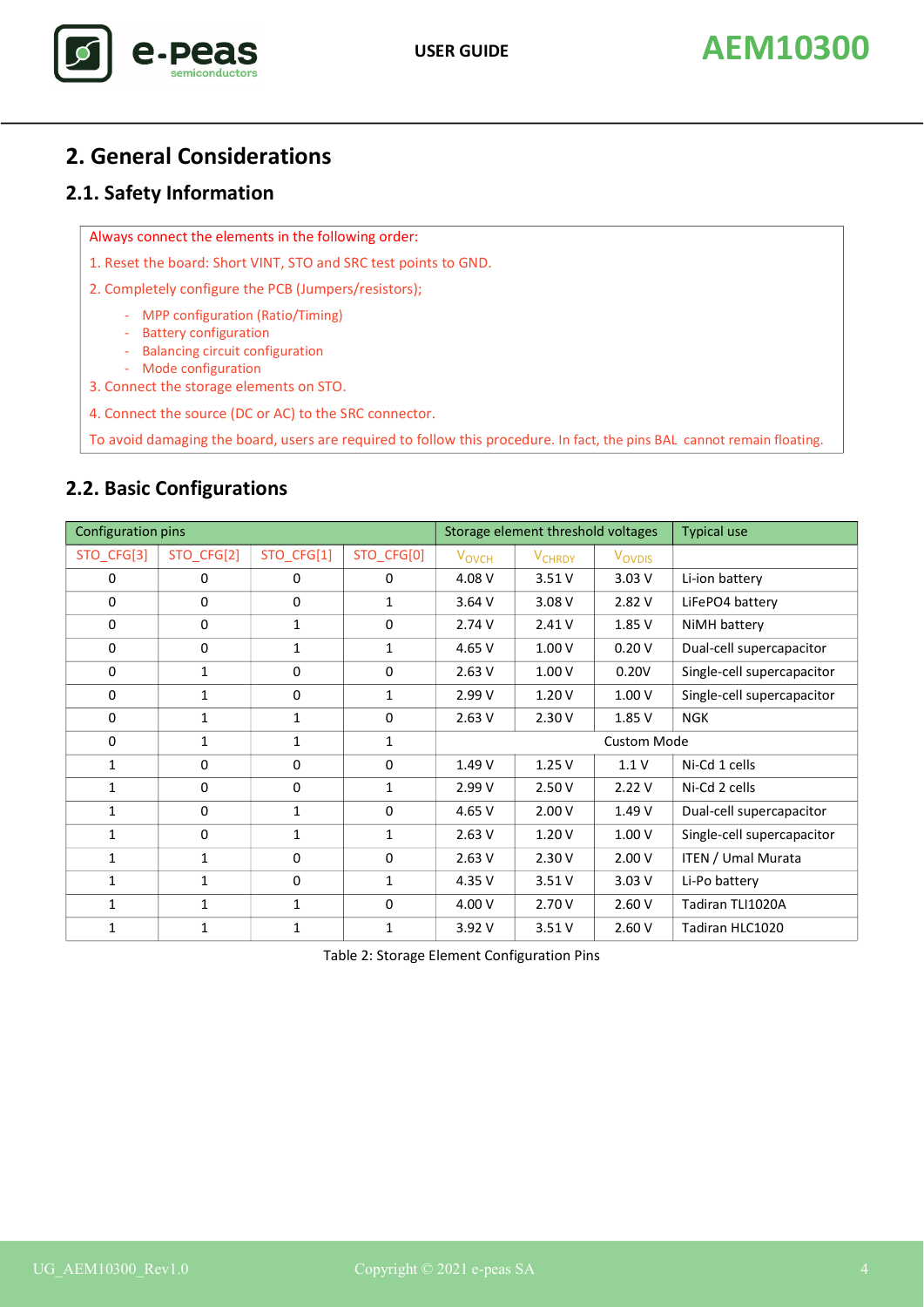| <b>Configuration pins</b> |          |                 | <b>MPPT</b> ratio  |  |
|---------------------------|----------|-----------------|--------------------|--|
| <b>R_MPP[2]</b>           | R MPP[1] | <b>R MPP[0]</b> | $V_{MPP} / V_{OC}$ |  |
| ŋ                         | ŋ        |                 | 60%                |  |
| 0                         | ŋ        | 1               | 65%                |  |
| ი                         | 1        | n               | 70%                |  |
| ŋ                         | 1        | 1               | 75%                |  |
| 1                         | ŋ        | ŋ               | 80%                |  |
| 1                         | n        | 1               | 85%                |  |
| 1                         | 1        | n               | 90%                |  |
| 1                         | 1        | 1               | <b>ZMPP</b>        |  |

Table 3: MPP Ratio Configuration Pins

| <b>Configuration pins</b> |          | <b>MPPT</b> timing   |                    |  |
|---------------------------|----------|----------------------|--------------------|--|
| $T$ MPP[1]                | T MPP[0] | Sampling<br>duration | Sampling<br>period |  |
|                           |          | 5.19 ms              | 280 ms             |  |
|                           |          | 70.8 ms              | 4.5 s              |  |
|                           |          | 280 ms               | 17.87 s            |  |
|                           |          | 1.12 s               | 71.7s              |  |

Table 4: MPP Timing Configuration Pins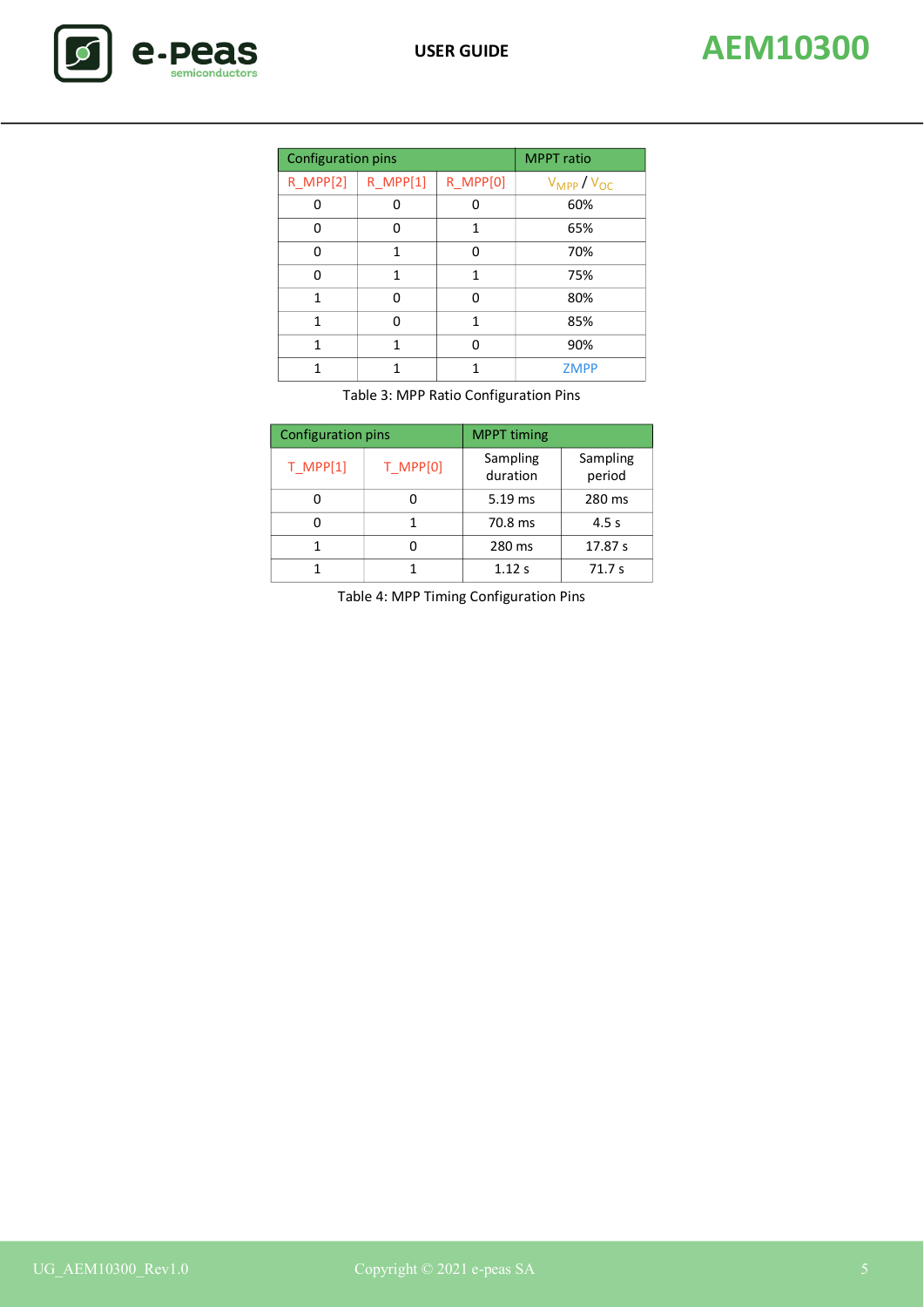

# **2.3. Advanced Configurations**

A complete description of the system constraints and configurations is available in Section 8 "System configuration" of the AEM10300 datasheet.

A reminder on how to calculate the configuration resistors value is provided below. Calculation can be made with the help of the spreadsheet found on the e-peas website.

## **2.3.1. Custom Mode**

In addition to the pre-defined protection levels, the custom mode allows users to define their own levels via resistors R1 to R4.

By defining  $RT = R1 + R2 + R3 + R4$  (1 M ≤ RT ≤ 100 M)

- R1 = RT (1 V /  $V_{\text{ONCH}}$ )
- R2 = RT (1 V /  $V_{CHRDY}$  1 V /  $V_{OVCH}$ )
- R3 = RT  $(1 V / V_{\text{OVDIS}} 1 V / V_{\text{CHRDY}})$
- R4 = RT (1 1 V /  $V_{\text{ONDIS}}$ )

Make sure the protection levels satisfy the following conditions:

- $-V_{CHRDY} + 0.05 V \leq V_{OVCH} \leq 4.5 V$
- $V_{\text{OVDIS}} + 0.05 \text{ V} \leq V_{\text{CHRDY}} \leq V_{\text{OVCH}} 0.05 \text{ V}$
- $-1 V \leq V_{OVDIS}$

If unused, leave the resistor footprints (R1 to R4) empty.

# **2.3.2. ZMPP Configuration**

If this configuration is chosen (see Table 3), the AEM10300 regulates Vsrc at a voltage equals to the product of RZMPP times the current available at the source SRC.

 $-10 \Omega \leq R$ <sub>ZMPP</sub>  $\leq 1 \text{ M}\Omega$ 

If unused, leave the resistor footprint RZMPP empty.

## **2.3.3. Balancing Circuit Configuration**

When using a dual-cell supercapacitor (that does not already include a balancing circuit), enable the balun circuit configuration to ensure equal voltage on both cells. To do so:

- Connect the node between the two supercapacitor cells to BAL (on STO connector)
- Use a jumper to connect "BAL" to "ToCN"

If unused, use a jumper to connect "BAL" to "GND"

## **2.3.4. Mode Configuration**

## **EN\_HP**

When EN\_HP is pulled up to VINT, the DCDC converter is set to HIGH POWER MODE. This allows higher currents to be extracted from the buck-boost input (SRC) to the buck-boost output ( STO or VINT).

- Use a jumper to connect EN\_HP to 1 to enable the high-power mode.
- Use a jumper to connect EN\_HP to 0 to disable the high-power mode.

## **EN\_STO\_CH**

To disable battery charging, the 3-pin header is available.

- Use a jumper to connect the EN\_STO\_CH to 1 to enable the charge of the storage element
- Use a jumper to connect the EN\_STO\_CH to 0 to disable the charge of the storage element

### **EN\_STO\_FT**

To disable the source to storage element feed-through, the 3 pin header is available.

- Use a jumper to connect the EN STO FT to 1 to activate the feature.
- Use a jumper to connect the EN STO FT to 0 to disable the feature.

# **2.3.5. External Output Supply**

The AEM10300 is a battery charger. An external application can be supplied from the battery using the APP connector in the EVK.

To enable this feature a jumper may be placed connecting STO to STO APP. A switch will connect the storage element to the APP connector if one of these two signals, APP\_EN\_AEM or APP\_EN\_EXT, have a high logic level. Placing a jumper linking ST\_STO and APP\_EN\_AEM will enable the APP output when the voltage in the storage element rises above  $V_{CHRDY}$ (if the AEM comes from RESET STATE) and while the storage element voltages is over  $V_{\text{OVDIS}}$ . The AEM10300 goes to RESET STATE if there is no more energy to harvest in the SRC input, the ST\_STO signal is also reset. The APP\_EN\_EXT signal may be asserted from the application to continue using the APP output when the AEM is in RESET STATE.

The storage element voltage can be measured in the STO MEAS pin. This pin is connected to a power gated resistor bridge that can be enabled through the EN\_STO\_MEAS signal.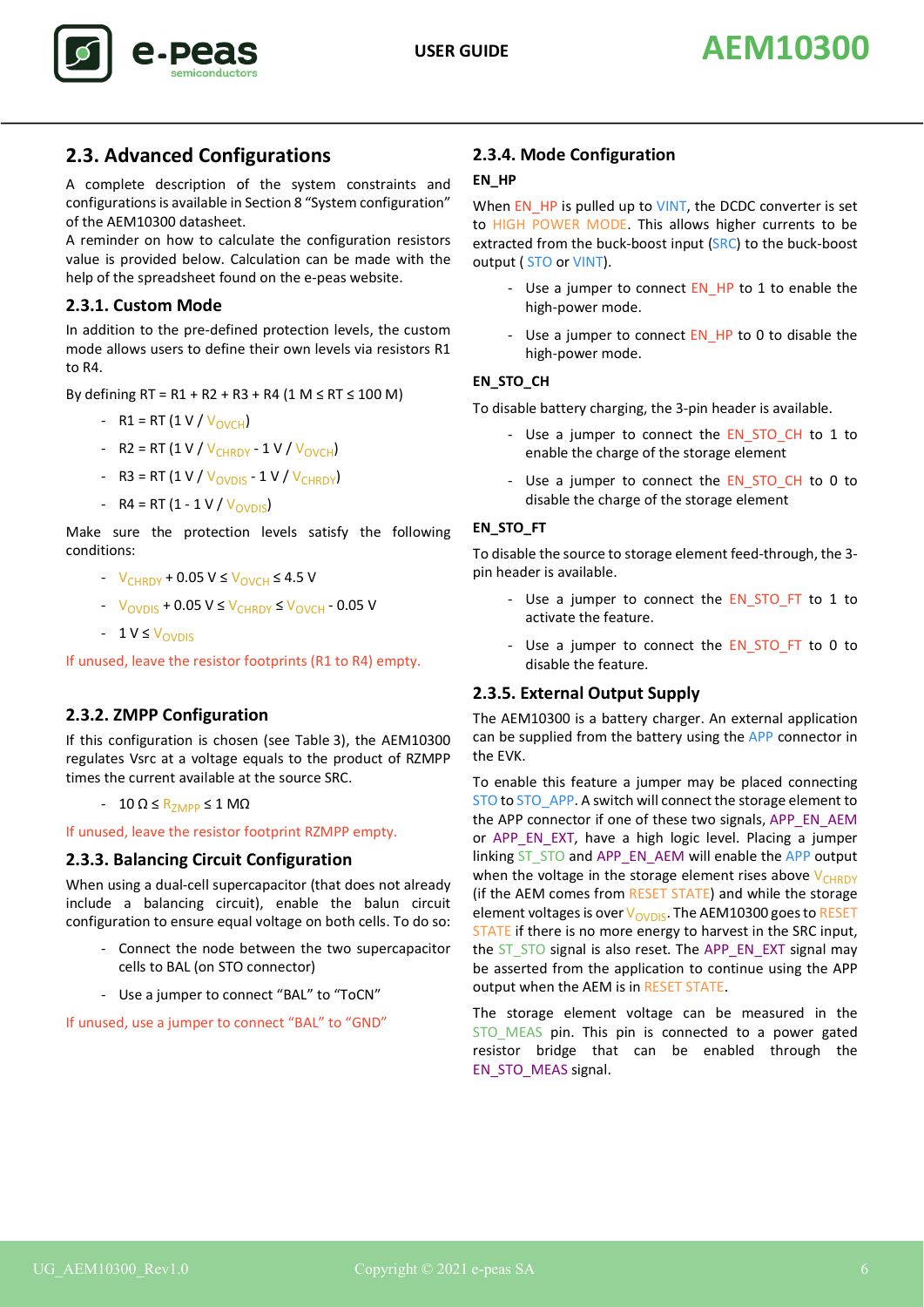



# **3. Functional Tests**

This section presents a few simple tests that allow the user to understand the functional behaviour of the AEM10300. To avoid damaging the board, follow the procedure found in [Section 2.1 "Safety Information"](#page-3-0). If a test has to be restarted make sure to properly reset the system to obtain reproducible results.

The following functional tests were made using the following setup:

- Configuration: R\_MPP[2:0] = LLL, T\_MPP[1:0] = LH,  $STO_CFG[3:0] = LLLL$ ,  $EN_HP = H$ ,  $EN_STO_CH = H$ , EN\_STO\_FT = L
- Storage element: Capacitor (4.7 mF + CSTO)
- SRC: current source (1mA or 100uA) with voltage compliance (4V)

The user can adapt the setup to match your system as long as you respect the input and cold-start constraints (see Section 1 "Introduction" of AEM10300 datasheet).

# <span id="page-6-0"></span>**3.1. Start-up**

The following example allows the user to observe the behavior of the AEM10300 in the Wake-up state.

## **Setup**

- Place the probes on the nodes to be observed.
- Referring to Figure 1, follow steps 1 to 5 explained in [Section 2.1 "Safety Information".](#page-3-0)

#### **Observations and measurements**

- STO: Voltage rises as the power provided by the source is transferred to the storage element
- ST\_STO: Asserted when the voltage on STO rises above  $V_{CHRDY}$

# **3.2. Shutdown**

This test allows users to observe the behaviour of the AEM10300 when the system is running out of energy.

#### **Setup**

- Place the probes on the nodes to be observed.
- Referring to Figure 1, follow steps 1 to 5 explained in [Section 2.1 "Safety Information"](#page-3-0). Configure the board in the desired state and start the system (see [Section 3.1\)](#page-6-0).
- Let the system reach a steady state (i.e. voltage on  $STO$  between  $V_{CHRDY}$  and  $V_{OVCH}$  and  $ST\_STO$ asserted.
- Remove your source element and let the system discharge through quiescent current.

### **Observations and measurements**

- STO: Voltage decreases as the system consumes the power accumulated in the storage element. The voltage reaches V<sub>OVDIS</sub>.
- ST\_STO: De-asserted when the storage element is running out of energy  $(V_{\text{OVDIS}})$ .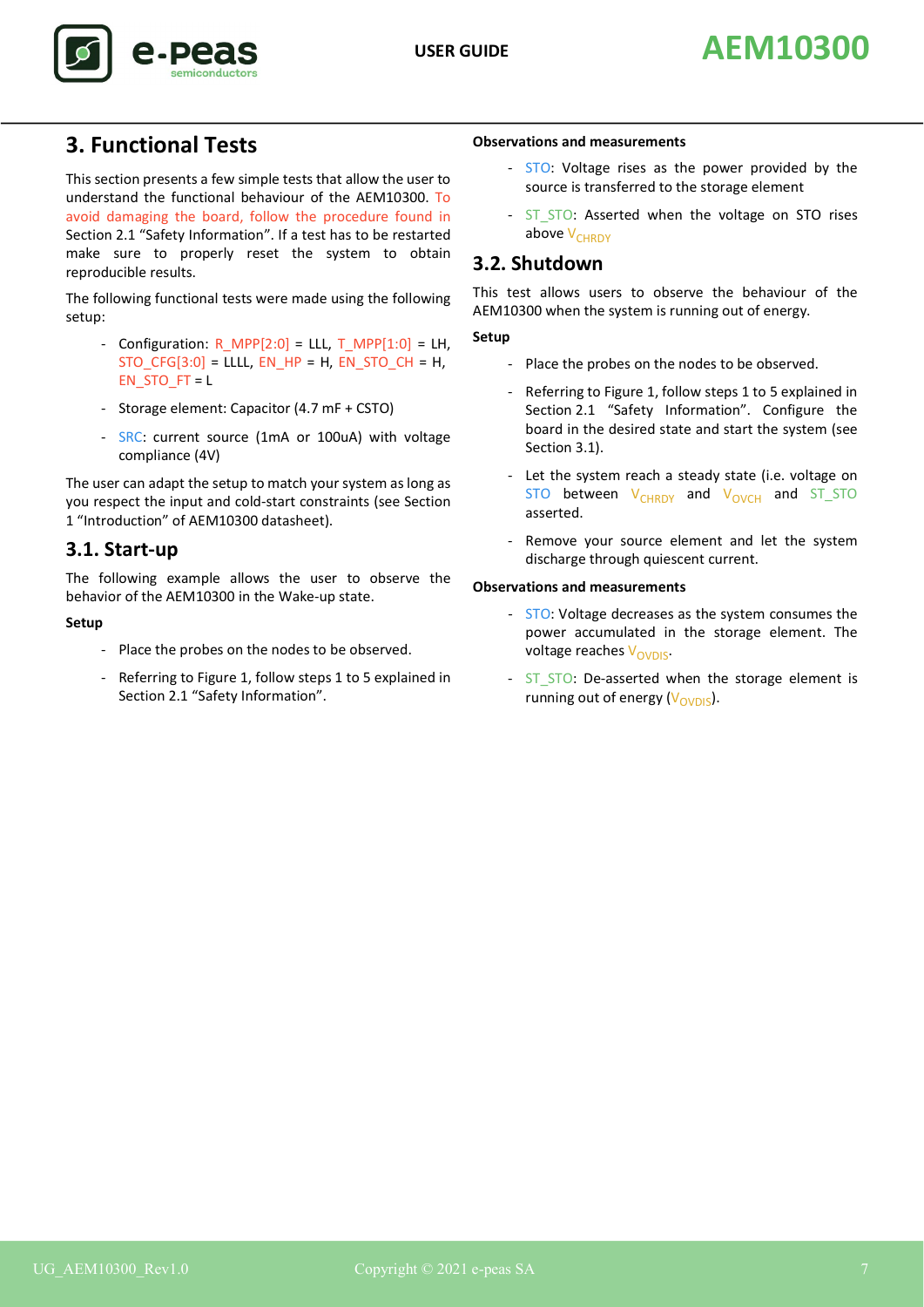# **3.3. Cold start**

The following test allows the user to observe the minimum voltage required to coldstart the AEM10300. To prevent leakage current induced by the probe the user should avoid probing any unnecessary node. Make sure to properly reset the board to observe the cold-start behaviour.

## **Setup**

- Place the probes on the nodes to be observed.
- Referring Figure 1, follow steps 1 and 2 explained in [Section 2.1](#page-3-0). Configure the board in the desired state. Do not plug any storage element in addition to CSTO.
- SRC: Connect your source element.

### **Observations and measurements**

- SRC: Equal to the cold-start voltage during the coldstart phase. Regulated at the selected MPPT percentage of Voc when cold start is over. Be careful that the cold-start phase time will shorten with the input power. Limit it to ease the observation.
- STO: Starts to charge the storage element when the cold-start phase is over

# **3.4. Dual-cell supercapacitor balancing**

## **circuit**

This test allows users to observe the balancing circuit behaviour that maintains the voltage on BAL equilibrated.

## **Setup**

- Following steps 1 and 2 explained in [Section 2.1](#page-3-0) and referring to Figure 1, configure the board in the desired state. Plug the jumper linking "BAL" to "ToCN".
- STO: Plug capacitor C1 between the positive (+) and the BAL pins and a capacitor C2 between BAL and the negative (-) pins. Select  $C1 \neq C2$  such that:
- $C1 & C2 > 1mF$
- $(C2 * V_{CHRDY})/C1 \ge 0.9V$
- SRC: Plug your source element to start the power flow to the system

### **Observations and measurements**

- BAL: Equal to half the voltage on STO

### Do not leave BAL floating, you risk damaging the AEM.

## **3.5. Source to Storage Element Feed-**

# **Through**

This example allows users to observe the feed-through feature.

### **Setup**

- Place the probes on the nodes to be observed.
- Referring to Figure 1, follow steps 1 to 5 explained in [Section 2.1 "Safety Information"](#page-3-0). Configure the board in the desired state and start the system (see [Section 3.1\)](#page-6-0).
- Let the system reach a steady state (i.e. voltage on  $STO$  between  $V_{CHRDY}$  and  $V_{OVCH}$  and  $ST\_STO$ asserted.
- EN\_STO\_FT: Connect to H
- SRC: current source (1mA or 100uA) with voltage compliance (5V)
- Put a capacitor (>1mF) on SRC and STO to avoid perturbation due to the SMU behavior.

### **Observations and measurements**

- STO: The current from the source is transfered directly to the storage element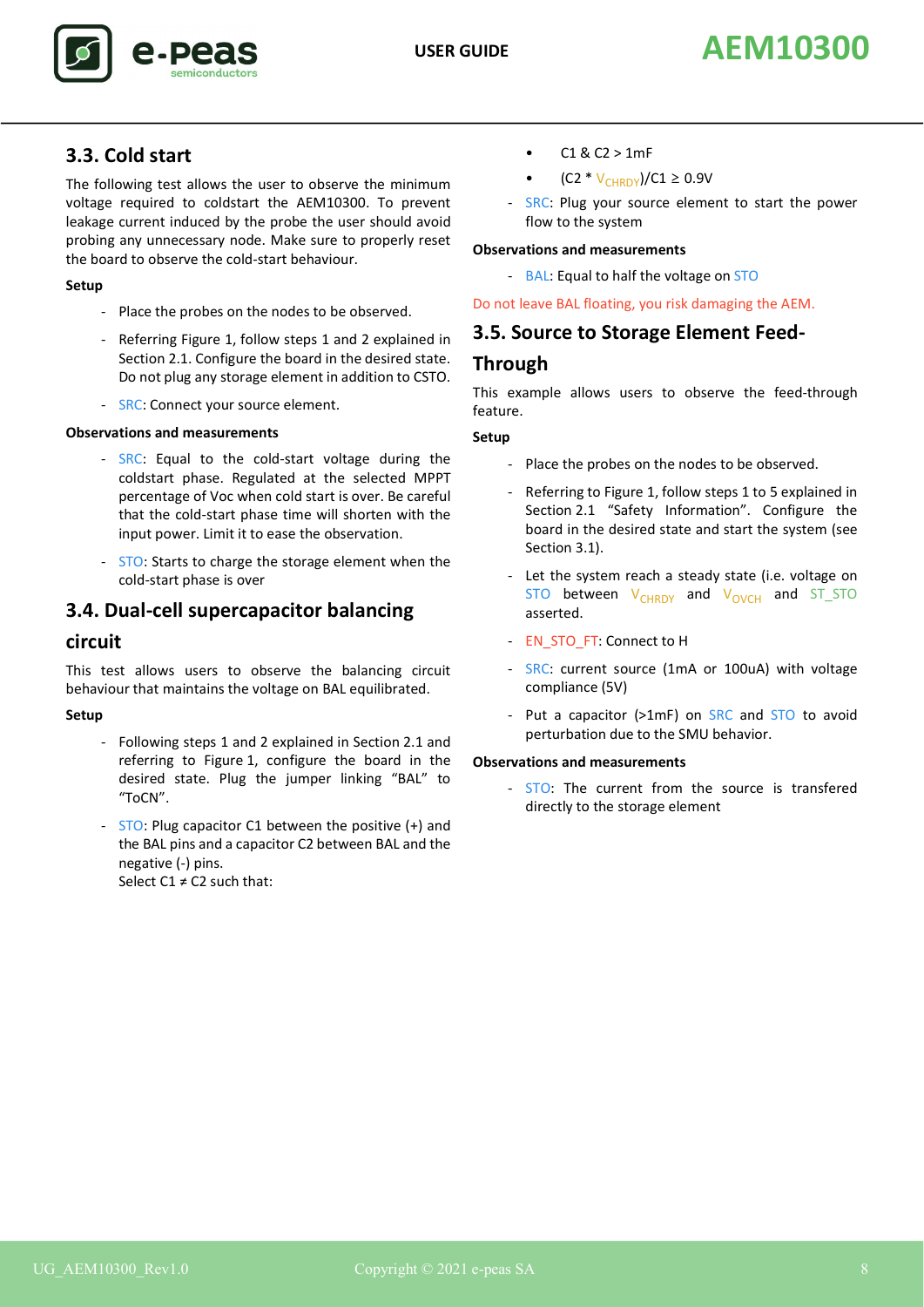

# **4. Schematics**



*Figure 2: Schematic part 1*